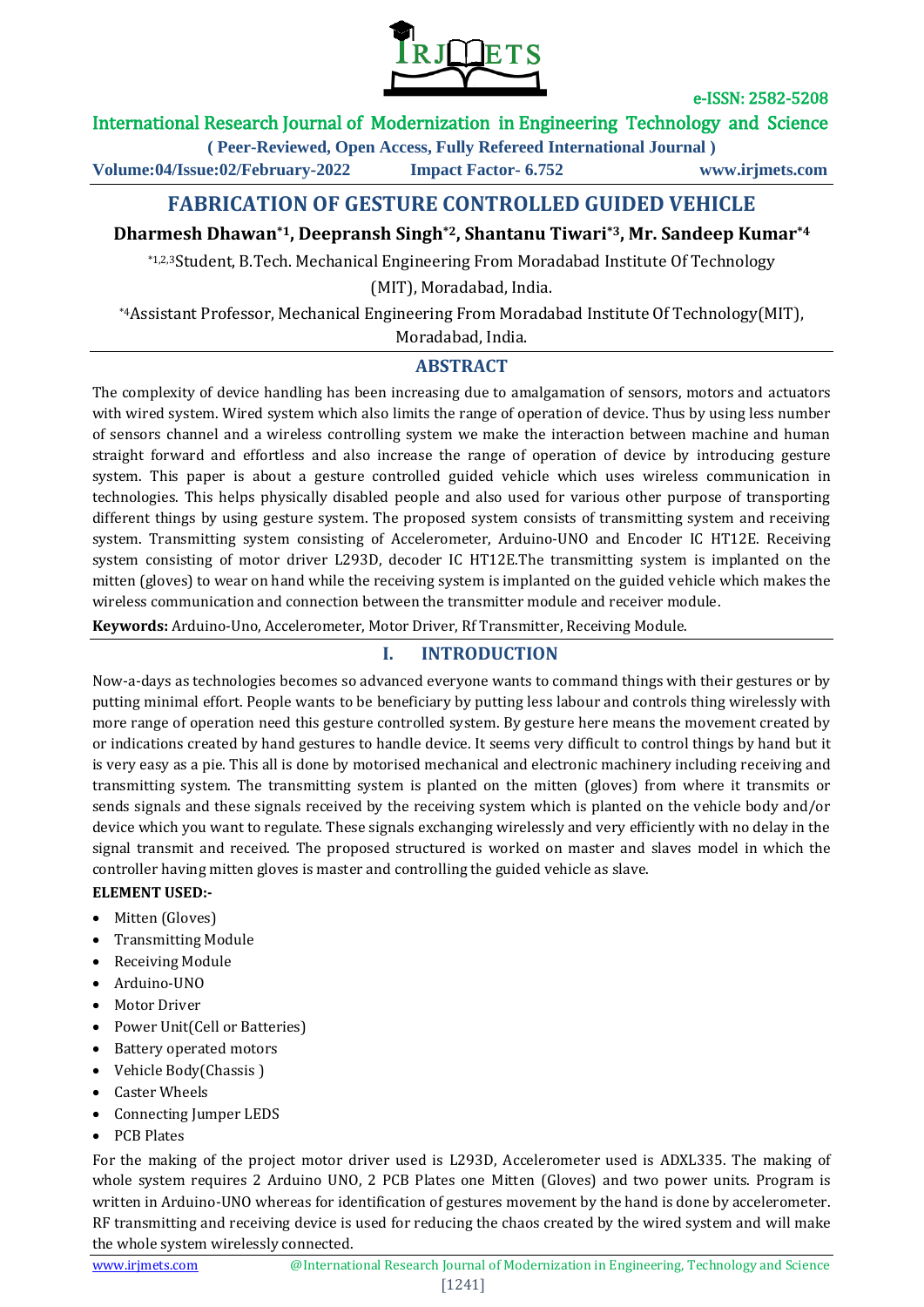

International Research Journal of Modernization in Engineering Technology and Science

**( Peer-Reviewed, Open Access, Fully Refereed International Journal )**





#### **II. WORKING**

The working of this project is basically based on the wireless communication between the receiving system and the transmitting system. The main purpose of this project is making the signal transfer without direct connecting the devices to implement the idea and reduce the tangled and chaotic condition of wired system. So this project will be bifurcated in transmitting system and receiving system. Transmitting system having Arduino-UNO (Microcontroller), a accelerometer device and the connection between Arduino-UNO, accelerometer and transmitter module. Arduino-UNO is used for the programming purpose and controlling the connected devices. By this programming we perform the particular task interpreted by this programming or logic you create to do some task. When this programming or logic is created as per the use or the purpose to solve then it is compiled and uploaded on the Arduino-UNO Board for the computation purpose and connecting the different device with it to control them through some certain values to work accordingly. This Arduino-UNO is associated with the accelerometer which in turn work when it detects the hand movement. The movement generates some value which then encoded by encoder of transmitter. The movement create some value in accordance with the accelerometer and then this value is by the help of Arduino-UNO and transmitter converted into signal. These transmitted signal then received by the receiver system where the signal is recorded and generate some value out of these signal then this value is operated on the motor driver to run the guided vehicle. Motor driver which is connected with the receiver module operates on the values generated by the receiver module to run the guided vehicle in desired path or in desired way.

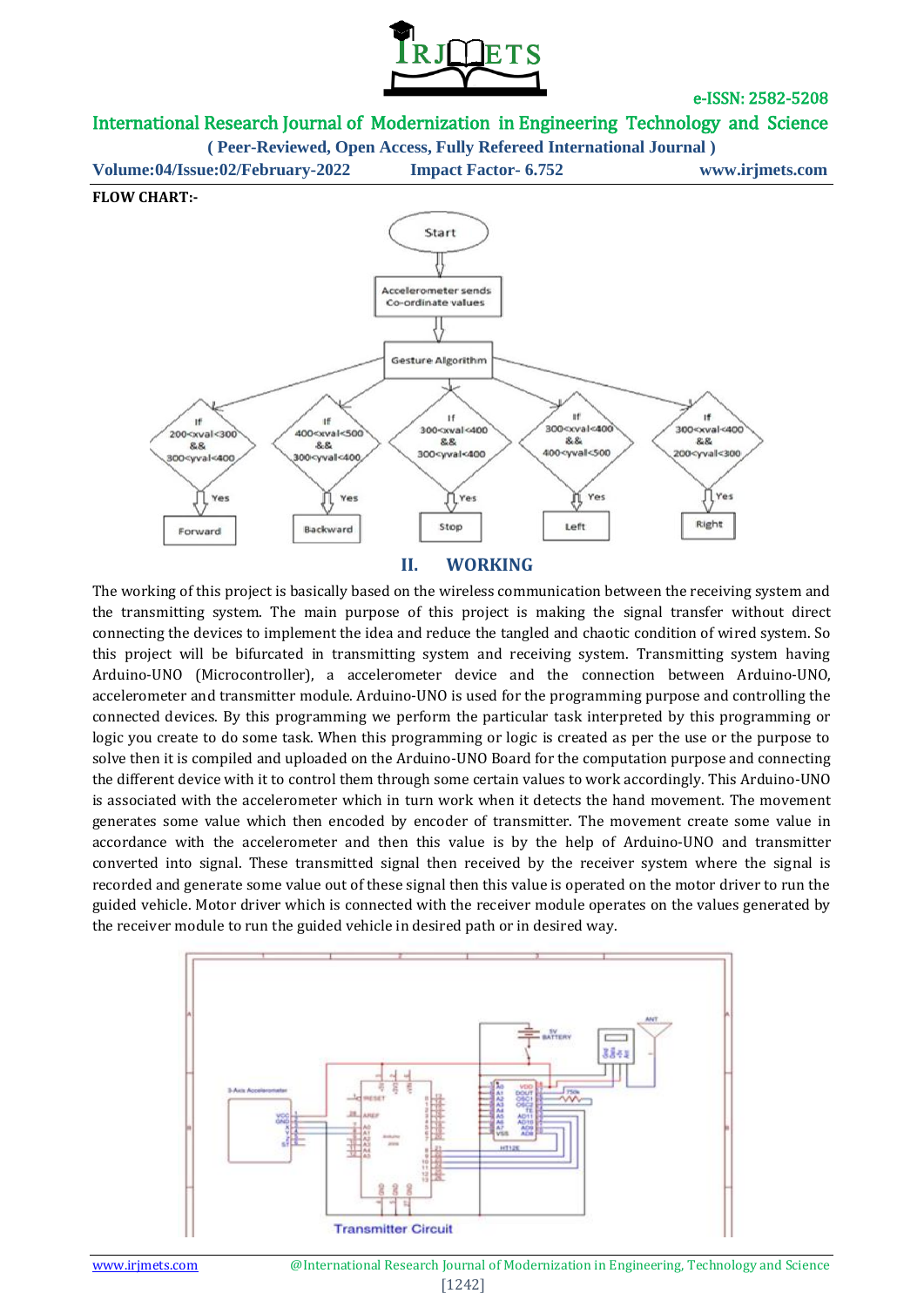

### International Research Journal of Modernization in Engineering Technology and Science

**( Peer-Reviewed, Open Access, Fully Refereed International Journal ) Volume:04/Issue:02/February-2022 Impact Factor- 6.752 www.irjmets.com**



### **EXECUTION OF GESTURE INDICATION:-**

There are five indication gesture we implement

- 1. Moving Onward Direction When we decline the accelerometer means when we decline our hand the vehicle start working and in motion in forward direction till another indication gesture movement is implemented.
- 2. Moving Reverse/Rearward Direction When we incline the accelerometer means when we incline our hand the vehicle start working and in motion in reverse direction till another indicating gesture movement is implemented.
- 3. Rightward Turning Indication When we angle the accelerometer in rightward direction means when we angle other hand in rightward direction vehicle start working and in motion or turn or rotate the vehicle in rightward direction till the another indicating gesture movement is implemented. Here the vehicle is rotate in rightward direction till no further indication is implemented.
- 4. Leftward Turning Indication When we angle the accelerometer in leftward direction means when we angle other hand in leftward direction vehicle start working and in motion or turn or rotate the vehicle in leftward direction till the another indicating gesture movement is implemented. Here the vehicle is rotate in leftward direction till no further indication is implemented.
- 5. Stopping or in rest criteria If we keep the accelerometer in steady state means if we make the hand stiff and not incline, decline or not angle the hand in any direction then the vehicle remains in resting phase or going to be stopped if moving.



### **III. APPLICATIONS**

- 1. Hand-gesture controlling system is very beneficial for disabled and immobile patients.
- 2. Hand-gesture controlled guided vehicle will be used by armed forces for various purposes.
- 3. Hand-gesture controlling system is helpful in various hotel management institute for staffing and delivery purpose through guided vehicle.
- 4. Used in industries for wireless transportation of raw material and tools.
- 5. Used in constructional fields for transporting nails, screws and various other tools and also other materials.

#### [1243]